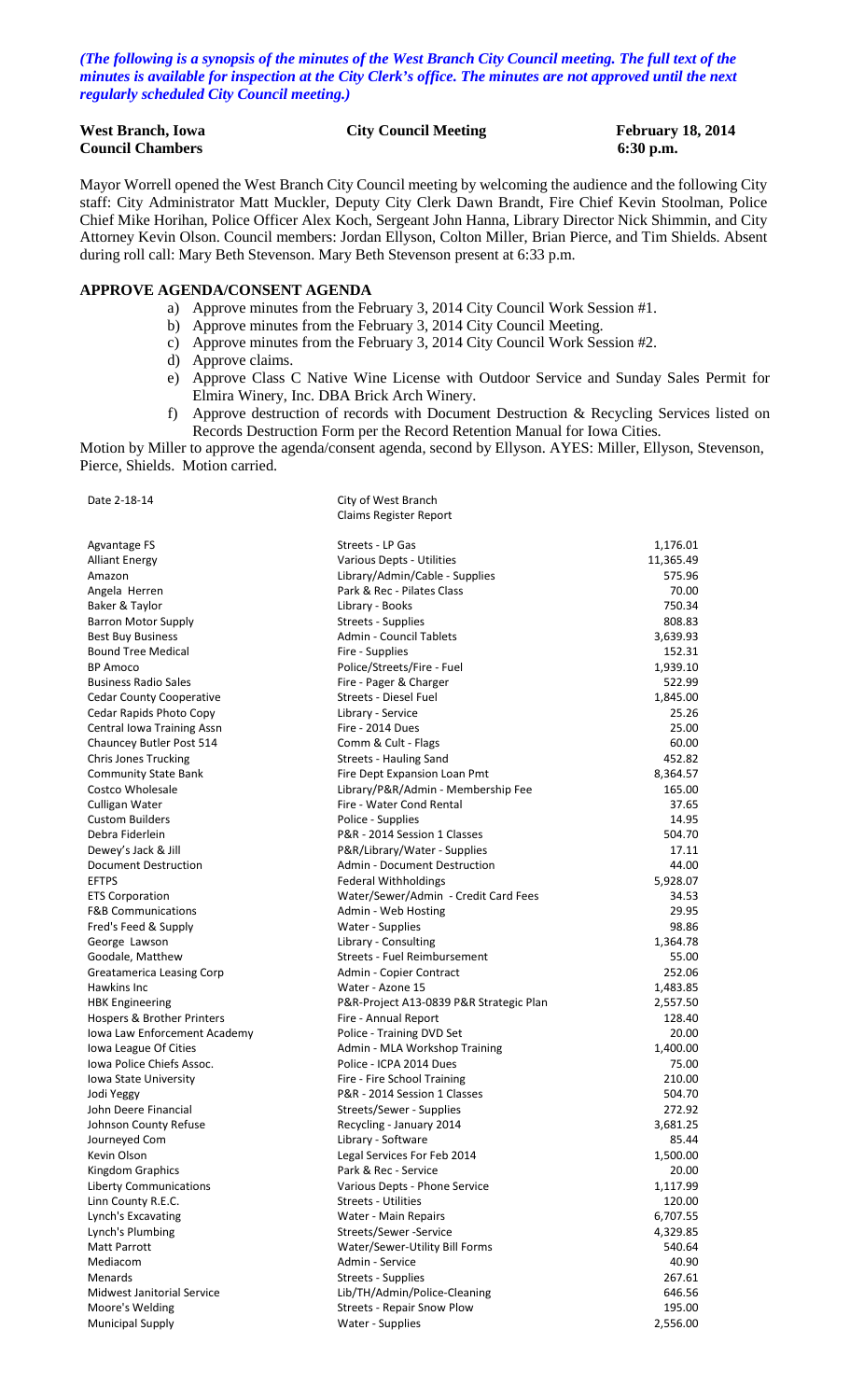| North American Salt       | Streets - Salt                       | 1,669.45   |
|---------------------------|--------------------------------------|------------|
| Overdrive Inc             | Library - EBooks                     | 94.94      |
| Payroll Expense           | Payroll Expense 2-14-14              | 25,901.47  |
| Physio-Control            | Fire - Service                       | 1,540.00   |
| <b>Pitney Bowes</b>       | Library/Admin/Water/Sewer - Postage  | 1,000.00   |
| Plato Electric            | Streets-Take Down Holiday Lights     | 800.00     |
| <b>Pyramid Services</b>   | Streets - JD Straps                  | 226.12     |
| Qc Analytical Services    | Sewer - Testing                      | 730.00     |
| Quill Corp                | Library/Admin/Police - Supplies      | 303.82     |
| Racom Corporation         | Police- Equipment For '14 Ford       | 15,119.30  |
| S & G Materials           | <b>Streets - Concrete Sand</b>       | 683.34     |
| Secretary Of State        | Admin - Notary Stamp Renewal         | 30.00      |
| Seydel, Liz               | P&R - Reimb For Supplies Park Mtg    | 40.53      |
| Shanelle Peden            | Admin/Cable - Supplies & Videotaping | 608.39     |
| <b>Shawn Pierce</b>       | P&R-2014 Session 1 Classes           | 468.65     |
| Sprint                    | Police - Service                     | 179.97     |
| <b>Terence Goerdt</b>     | Admin - Building Inspections         | 315.00     |
| Toynes Ia. Fire Trk       | Fire - Supplies                      | 293.62     |
| Treasurer State Of Iowa   | Iowa Sales Tax Pmt Jan 2014          | 2,684.08   |
| University Of Iowa        | <b>Water - Testing</b>               | 210.00     |
| <b>UPS</b>                | Sewer - Shipping                     | 100.56     |
| US Bank Equipment Finance | Library - Copier Lease               | 76.32      |
| US Cellular               | Various Depts. - Phone Service       | 519.17     |
| <b>USA Blue Book</b>      | Streets - Supplies                   | 85.70      |
| Veenstra & Kimm           | <b>Various Engineering</b>           | 2,406.40   |
| Walmart                   | Library - Supplies                   | 110.20     |
| <b>Water Solutions</b>    | Water - Chemicals                    | 2,321.00   |
| Welter Storage            | Water - Shelving                     | 665.00     |
| West Branch Animal Clinic | Animal Control - Stray Cats          | 350.00     |
| <b>West Branch Times</b>  | Legal/P&R - Publications             | 551.65     |
| <b>WEX Bank</b>           | Police - Fuel                        | 569.97     |
| Zephyr Copies             | Park & Rec - Surveys                 | 630.00     |
|                           | <b>Grand Total</b>                   | 130,066.08 |
| <b>Fund Totals</b>        |                                      |            |
| 001 General Fund          | 64,841.72                            |            |
| 022 Civic Center          | 1,245.36                             |            |
| 031 Library               | 8,692.39                             |            |
| 110 Road Use Tax          | 11,315.30                            |            |
| 112 Trust And Agency      | 1,378.20                             |            |
| 226 Go Debt Service       | 8,364.57                             |            |

#### **COMMUNICATIONS/OPEN FORUM**

**Grand Total** 

#### **PUBLIC HEARING/NON-CONSENT AGENDA**

Mayor Mark Worrell – Recognition of Bennett's Radio & TV

Mayor Worrell recognized and thanked Bennett's Radio for their over 30 years of being in business in the City of West Branch.

600 Water Fund 25,379.99 25,379.99 25,379.99 25,379.99 25,379.99 25,379.99 25,379.99 25,379.99 25,379.99 25,379 610 Sewer Fund 8,848.55

Mayor Mark Worrell – Life Saving Awards to Police Chief Mike Horihan and Police Officer Alex Koch Mayor Worrell presented Chief Mike Horihan and Officer Alex Koch with a life saving award and pin for all of their effort in locating and finding baby Kayden.

Resolution 1175, approving Central States Tower II, LLC 197' Monopole Tower Site Plan./Move to action. Stu Harrison a consultant with Verizon Wireless and Central States Tower gave an overview of the tower project. City Engineer Dave Schechinger said that the issues discussed have been completed and include a concrete driveway, a five-foot concrete sidewalk, sound attenuator for the generator, and an erosion control plan. City Administrator Matt Muckler said that the City is listed as an additional insured on the liability policy for the cell tower.

Motion by Miller, second by Pierce to approve Resolution 1175. AYES: Miller, Pierce, Shields, Ellyson, Stevenson. Motion carried.

Resolution 1176, providing written consent of the City Council for use of barbed wire on the Central States Tower II, LLC 197' Monopole Tower Project./Move to action.

Muckler said that the current Ordinance does not allow for barbed wire on a fence. The chainlink fence is seven feet with one foot of barbed wire fence above it and is there for security reasons. There are bushes and trees surrounding the outside of the fence.

Motion by Shields, second by Stevenson to approve Resolution 1176. AYES: Shields, Stevenson, Pierce, Ellyson, Miller. Motion carried.

First Reading of Ordinance 719, amending Title Chapter 17 "Council."/Move to action. Muckler explained that this ordinance would approve 7:00 pm Council meetings year round.